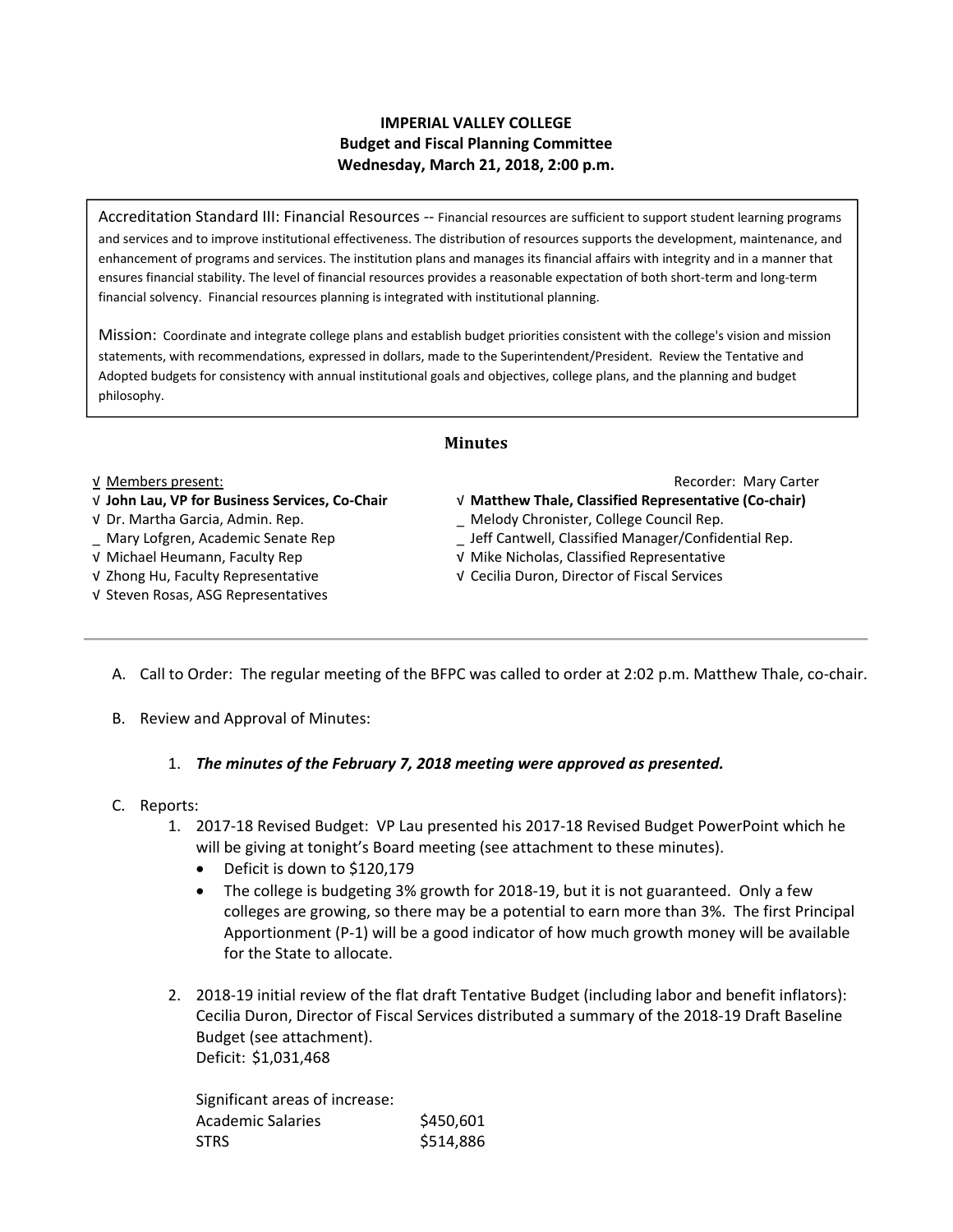PERS \$190,281 New Retiree Health Benefits \$246,513

VP Lau stated that there are funds designated in the reserve to address STRS and PERS increases, however, those funds will be expended rapidly. The college must to address the rising cost of benefits; it can't afford using \$1 million of reserves per year. Health insurance costs will also continue to rise (the industry average is 6% a year). For the stability of the institution, salary and benefits cannot exceed 90% of budget.

In regard to enhanced budget requests, VP Lau stated that legally mandated costs need to have top priority. Then, if there is revenue from additional growth the college needs to have a plan to fund the approved enhanced requests. He noted that the college is not budget to meet all its needs based on the amount of enhanced requests received every year.

VP Lau reported that the college is considering a \$30 million bond sale this summer, but he will recommend to the board at the upcoming workshop that the college delay new construction and instead focus on the \$10 million of deferred maintenance projects. The college has \$53 million remaining in bond authorization, and needs to allow about 5 years between bond sales in order to allow property values to rise. The top priority will be the modernization of the 200, 300 and 800 Buildings if the State funds the project 50%. VP Lau will recommend the college focus on enhancing existing classrooms, refreshing smart classrooms and bringing all classrooms to the same level. He would like to introduce a designated reserve to fund replacement cost of equipment in order to avoid emergency replacements.

- D. Update on Previous Discussion Items: none
- E. New Discussion: none
- F. Action items: none
- G. Other: none
- H. Next Meeting: April 18, 2018
- I. Adjournment: Meeting adjourned at 2:50 p.m.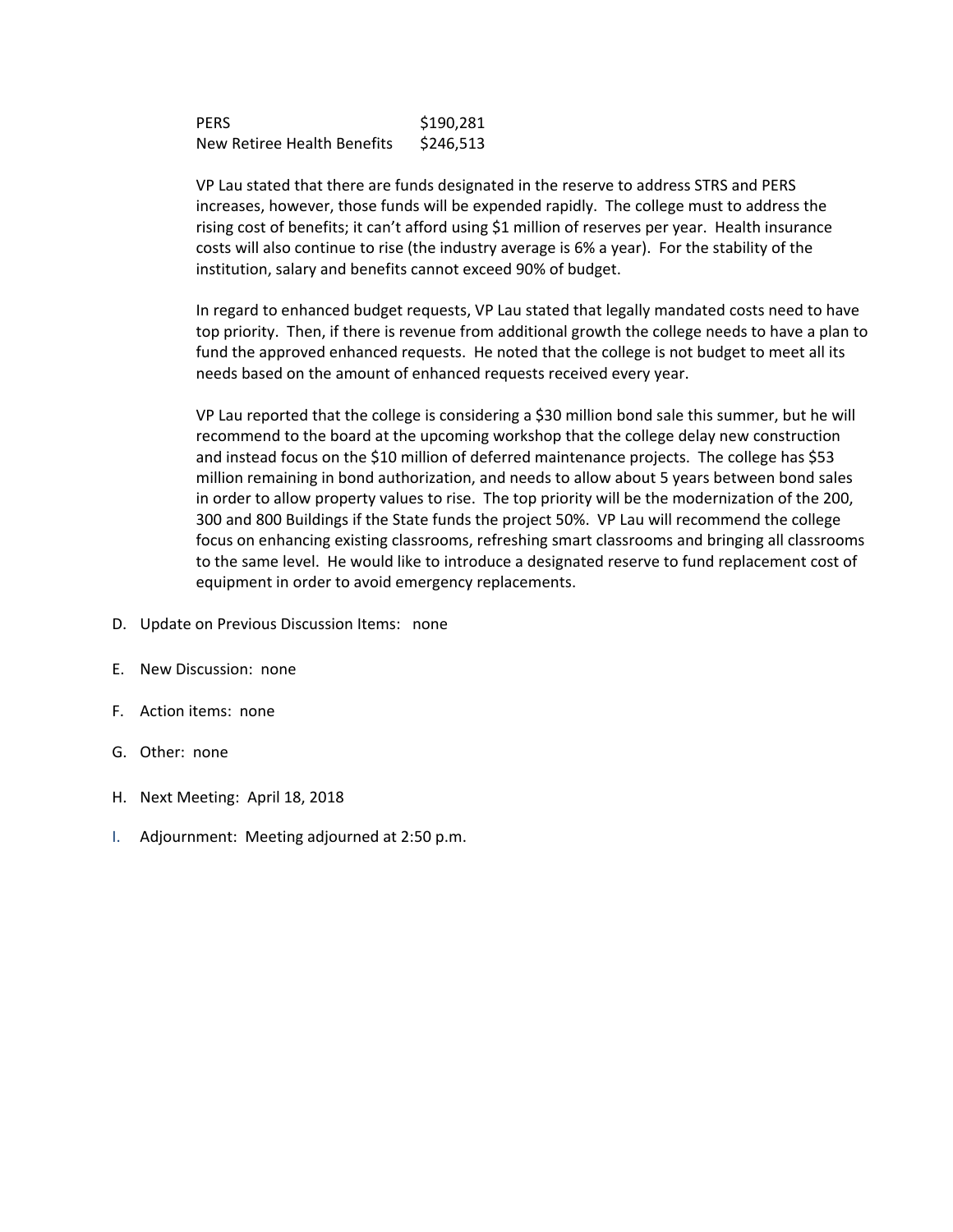# 2017-18 Revised Budget

John Lau, Vice President for Administrative Services March 21, 2018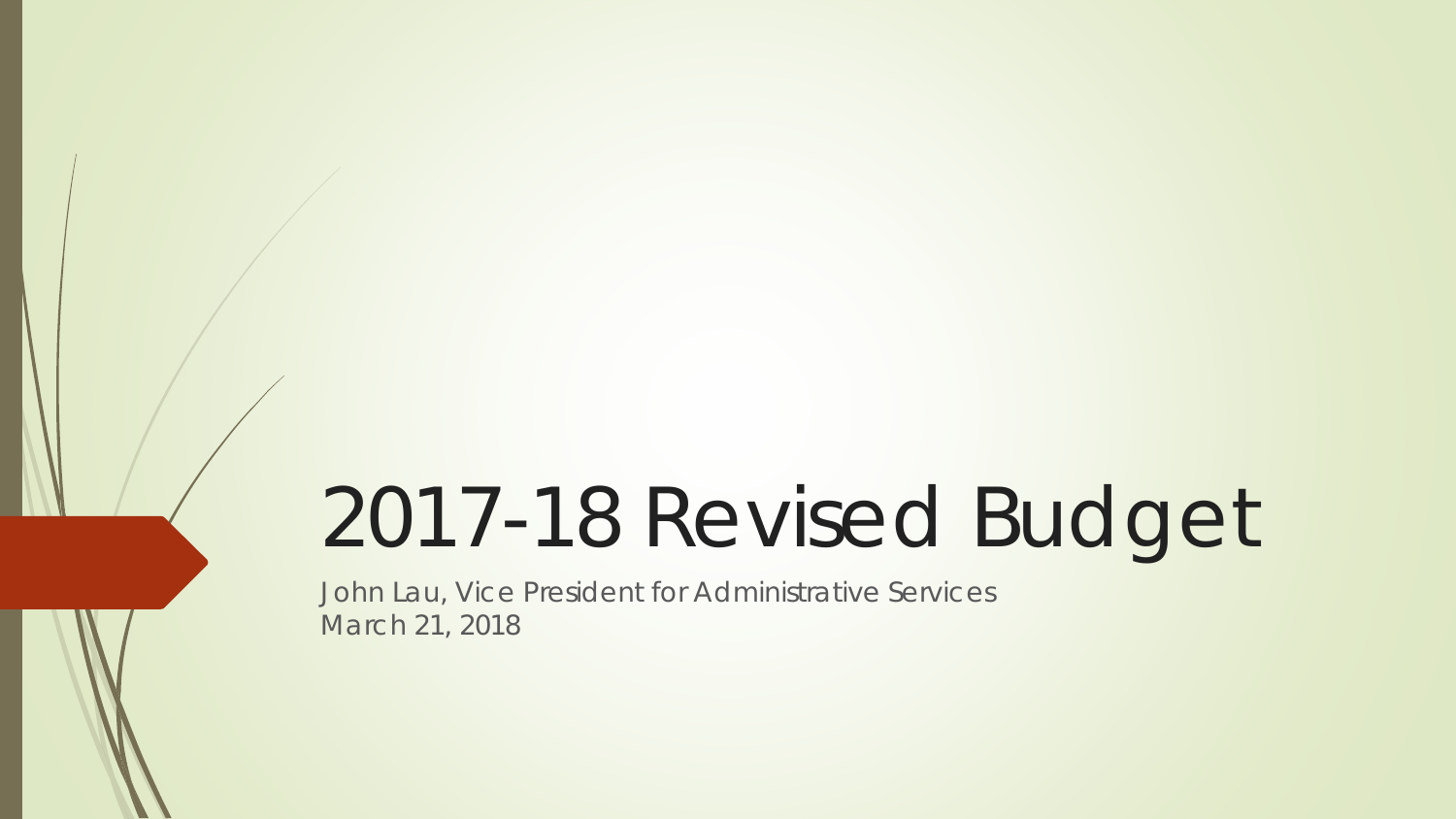# 2017-18 Adopted Budget Net Change in Deficit

| Revenue (Adopted Budget)     | \$43,290,915     |
|------------------------------|------------------|
| less expenditure             | $-$ \$43,809,005 |
| <b>Deficit</b>               | (\$518,090)      |
|                              |                  |
|                              |                  |
| Revenue (Adopted Budget)     | \$43,290,915     |
| additions                    | \$1,324,662      |
| <b>Revised Revenue</b>       | \$44,615,577     |
|                              |                  |
| Expenditure (adopted)        | \$43,809,005     |
| additions                    | \$926,751        |
| <b>Revised Expenditure</b>   | \$44,735,756     |
|                              |                  |
| 2017-18 Revised Deficit      | (\$120, 179)     |
|                              |                  |
| <b>Net Change in Deficit</b> | \$397,911        |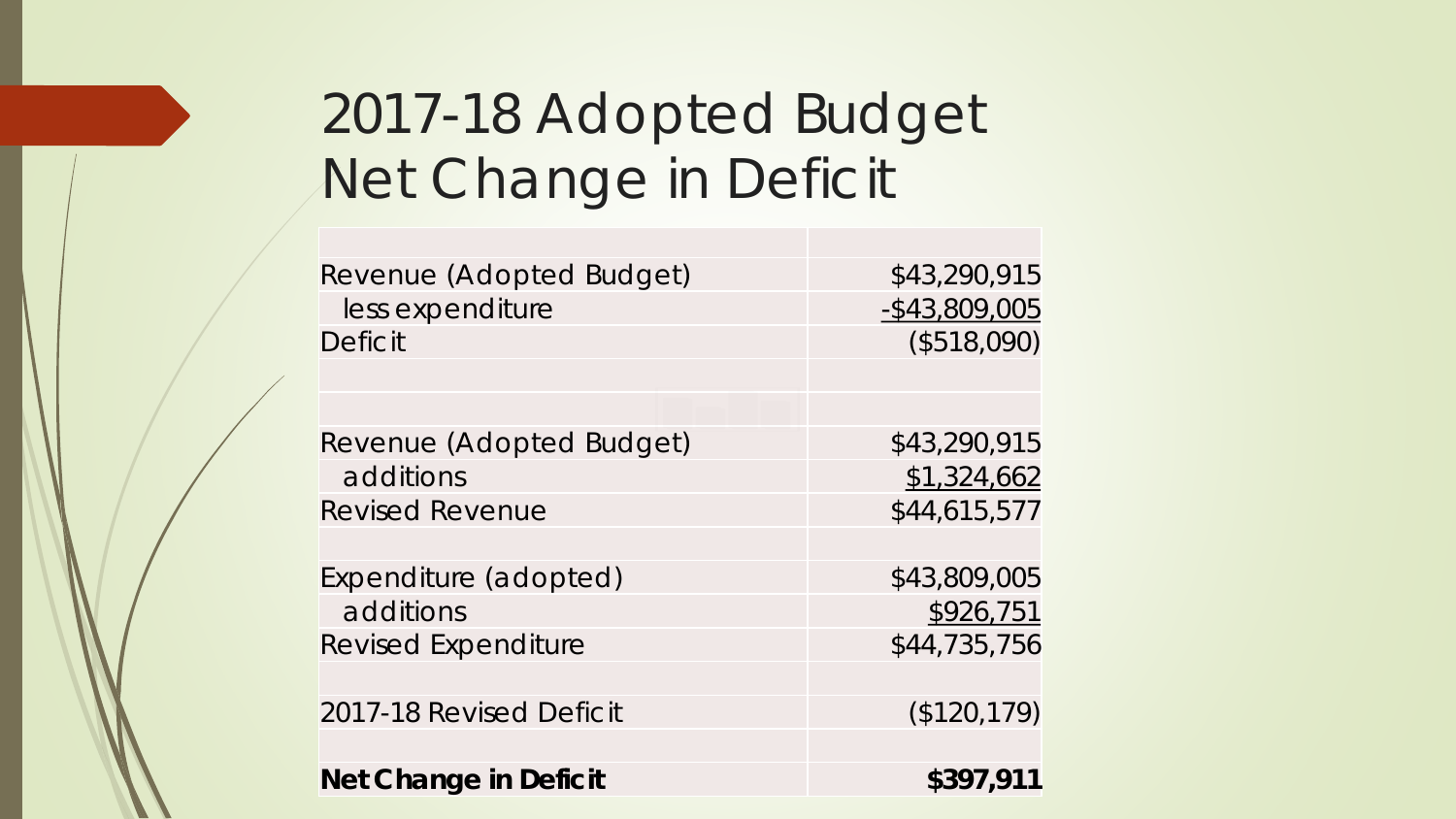# 2017-18 Budget Net increase in Revenue

| <b>Apportionment P-1</b>            | \$1,413,638 |
|-------------------------------------|-------------|
| <b>Education Protection Account</b> | \$322,425   |
| Other                               | \$40,515    |
|                                     | \$1,776,578 |
|                                     |             |
| <b>Mandated Program Block Grant</b> | (\$451,916) |
| <b>Net increase</b>                 | \$1,324,662 |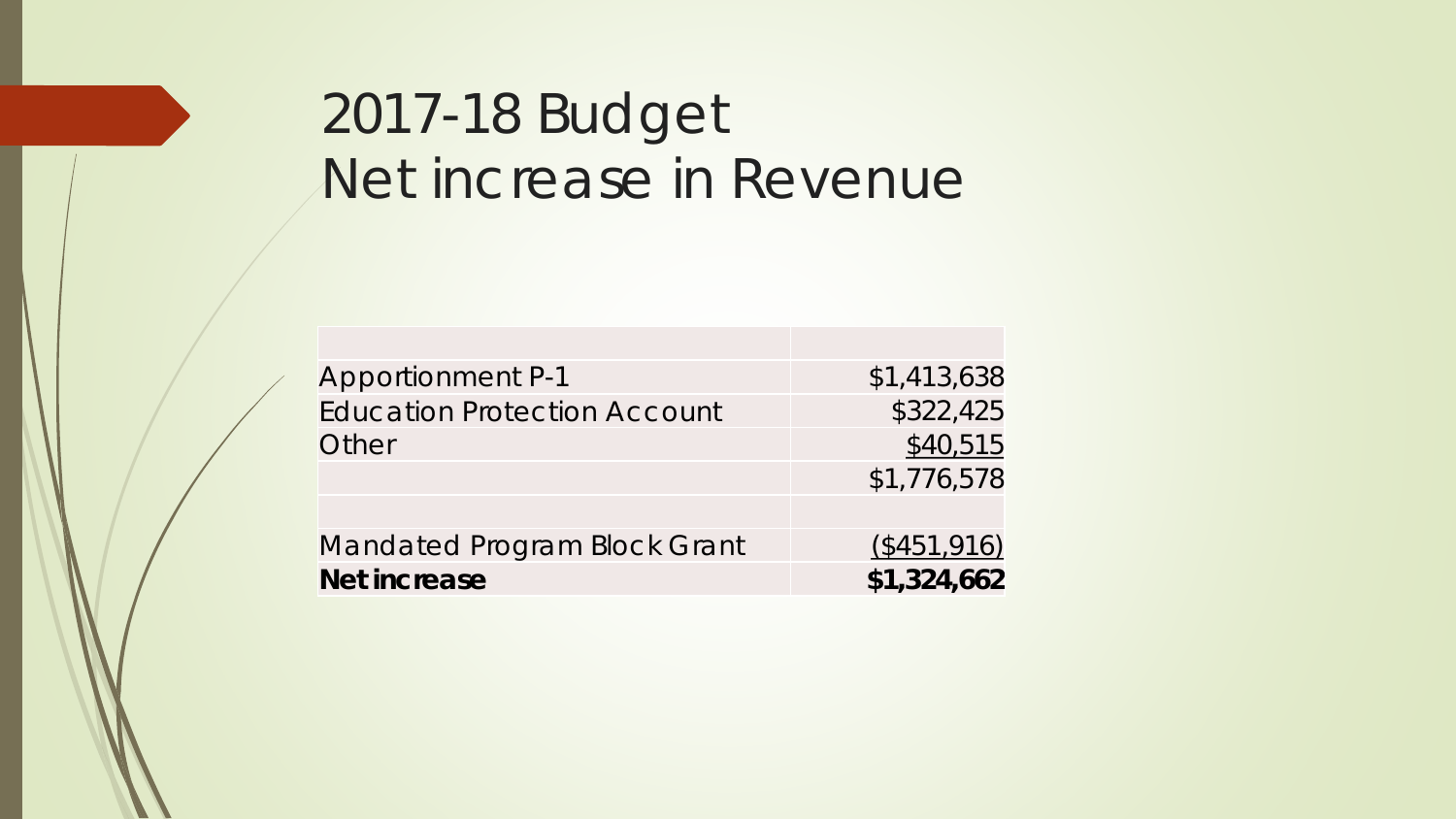## 2017-18 Budget Expenditures

| <b>Increases</b>                |             |
|---------------------------------|-------------|
| Above quota                     | \$433,663   |
| <b>Winter Session</b>           | \$69,110    |
| Distance Ed                     | \$85,474    |
| <b>Dual Enrollment</b>          | \$135,447   |
| Vacation payout                 | \$160,572   |
| Director Safety Title IX        | \$55,122    |
| <b>Classified COLA</b>          | \$74,290    |
| Research & Dev. consultant      | \$16,524    |
| Admissions & Records - training | \$40,911    |
| <b>HR</b> recruitment           | \$31,165    |
| Pool operations                 | \$24,600    |
| Misc.                           | \$64,936    |
|                                 | \$1,191,814 |
|                                 |             |
| <b>Decreases</b>                |             |
| Indirect cost recovery          | (\$124,000) |
| STRS 16/17 excess               | (\$141,063) |
|                                 | (\$265,063) |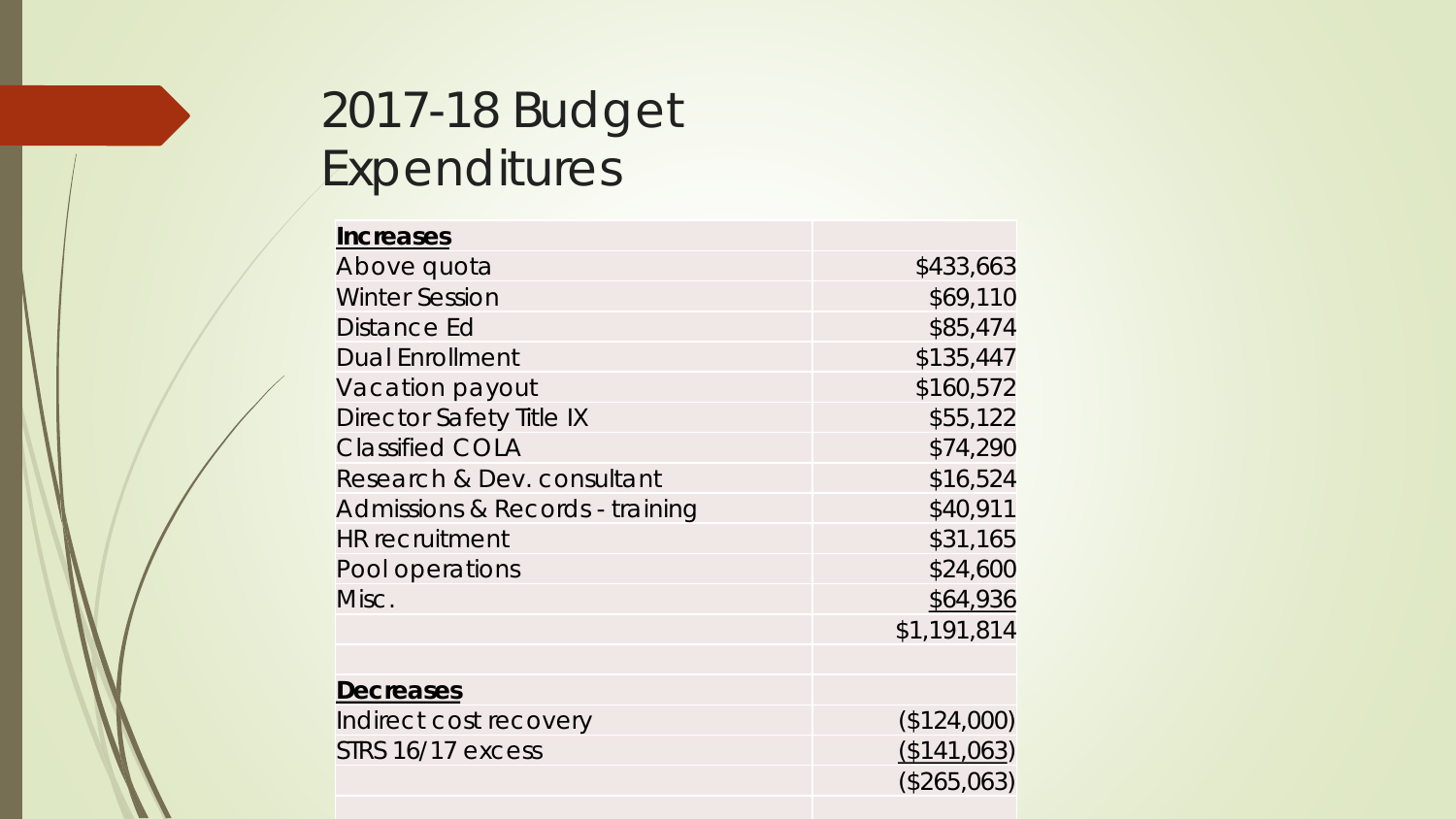# 2017-18 Undesignated Reserve

| <b>Current Projected Undesignated Reserve</b> | \$5,995,040 |
|-----------------------------------------------|-------------|
| Change due to budget revisions                | \$397,911   |
| <b>Revised Projected Undesignated Reserve</b> | \$6,392,951 |

Note: Undesignated Reserve of \$6,392,951 represents 14.2% of total expenditures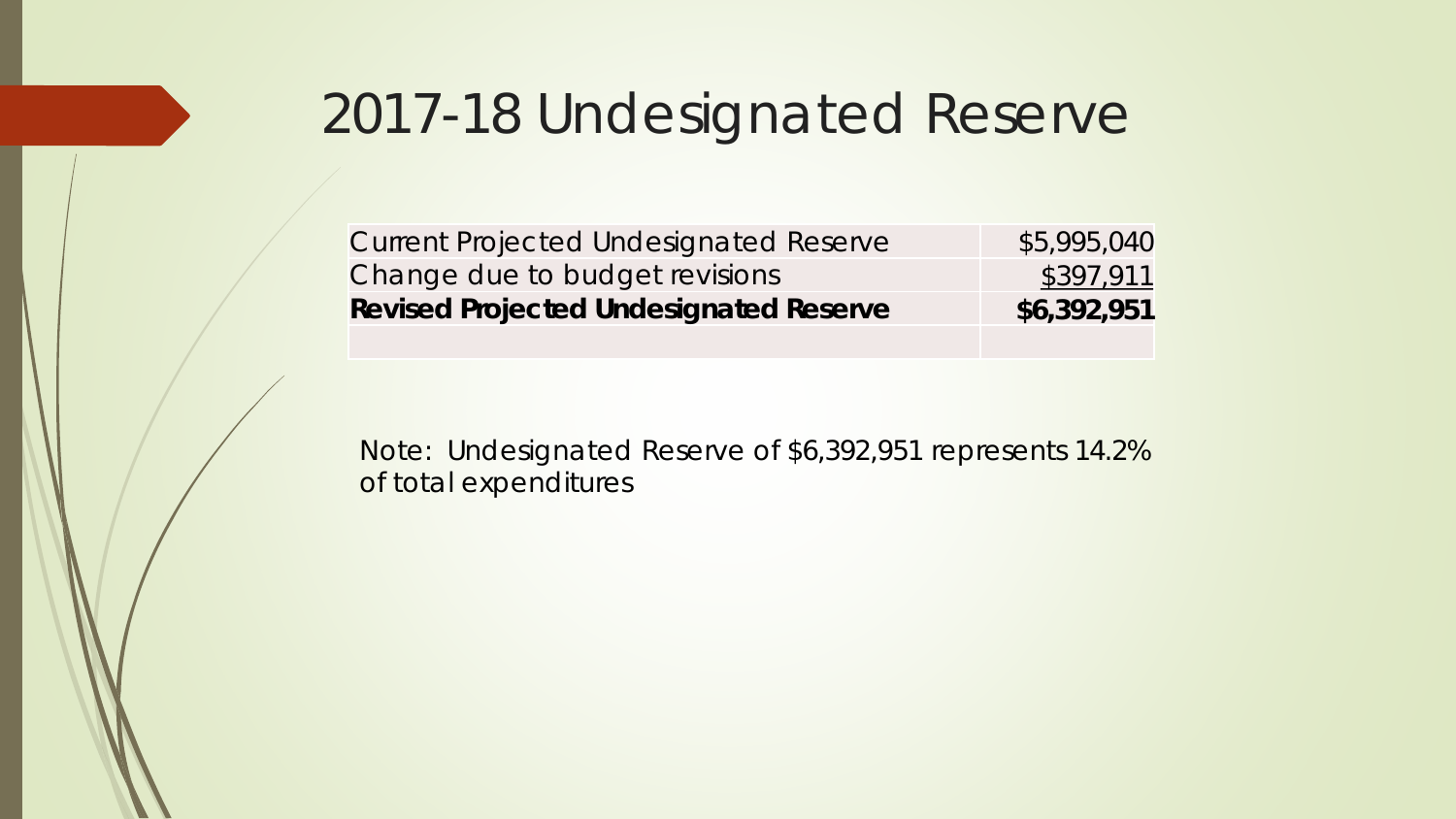- The Revised Budget has increased revenues primarily due to increased FTES of approximately 3%.
- However, the College could realize a growth rate of 4% to 6%. Each percentage point is worth approximately \$360,000.
- Therefore, revenues could increase \$360,000 -\$1,080,000. We will not know until next year.
- **If the additional growth is not paid, we might be able to** carry forward the FTES into the next year.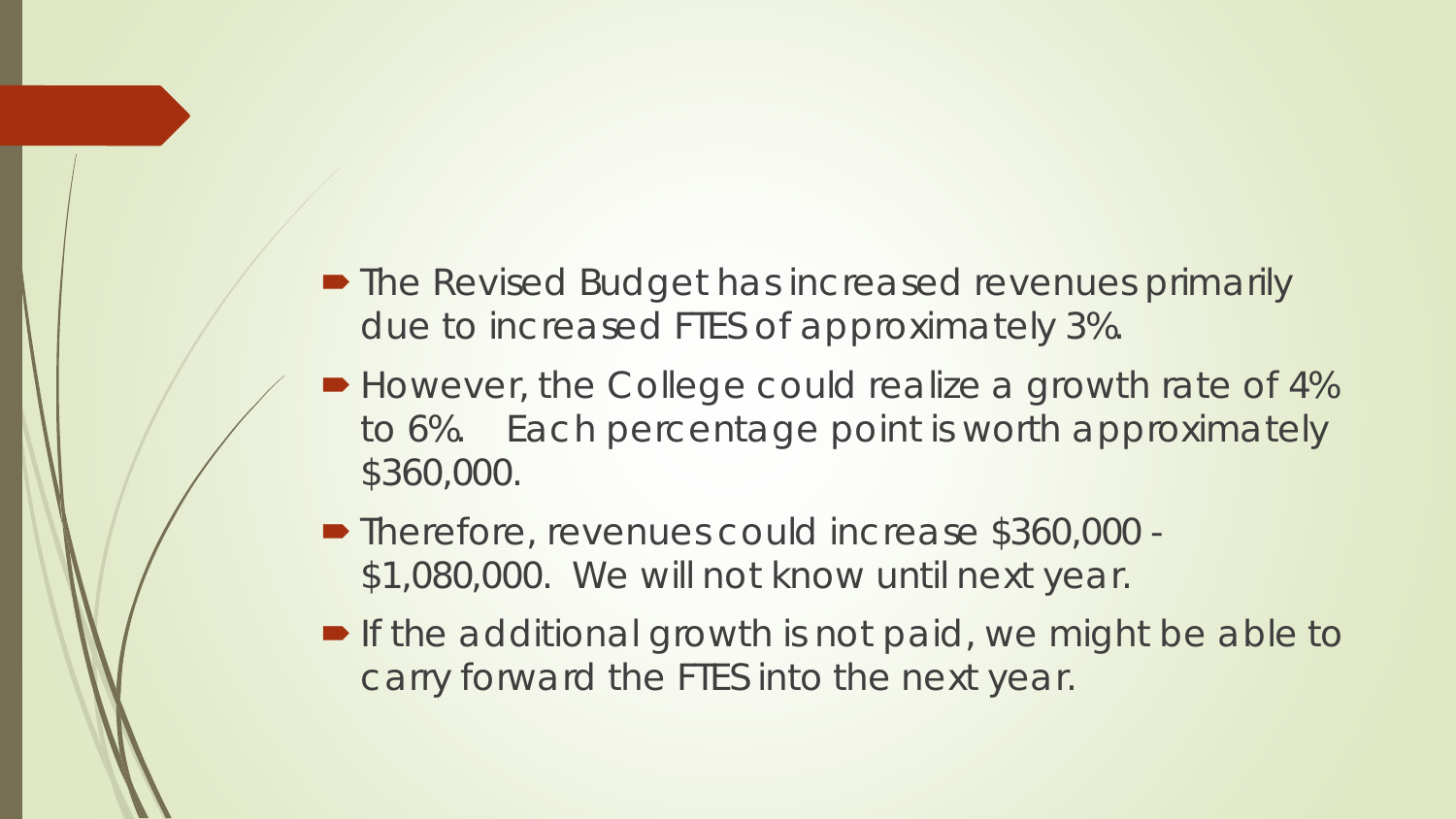#### **2018/19 DRAFT BASELINE BUDGET SUMMARY March 21, 2018**

### **Unrestricted General Fund (Fund 11)**

|                                      | 18/19       |
|--------------------------------------|-------------|
| Revenue                              |             |
| Federal                              | 1,200       |
| <b>State</b>                         | 36,340,169  |
| Local                                | 8,613,090   |
| <b>Total Revenue</b>                 | 44,954,459  |
| <b>Expenses</b>                      |             |
| <b>Academic Salaries</b>             | 20,115,598  |
| <b>Classified Salaries</b>           | 7,921,371   |
| <b>Benefits</b>                      | 13,448,716  |
| Suppies & Printing                   | 567,787     |
| Other Operational Costs              | 3,324,861   |
| Capital Outlay                       | 304,011     |
| Other Outgo                          | 303,583     |
| <b>Total Expenses</b>                | 45,985,927  |
| <b>Expenses in Excess of Revenue</b> | (1,031,468) |
|                                      |             |
| Areas of Increase:                   |             |
| <b>Academic Salaries</b>             | 350,601     |
| <b>Benefits</b>                      |             |
| <b>STRS</b>                          | 514,886     |
| <b>PERS</b>                          | 190,281     |
| <b>New Retiree Health Benefits</b>   | 246,513     |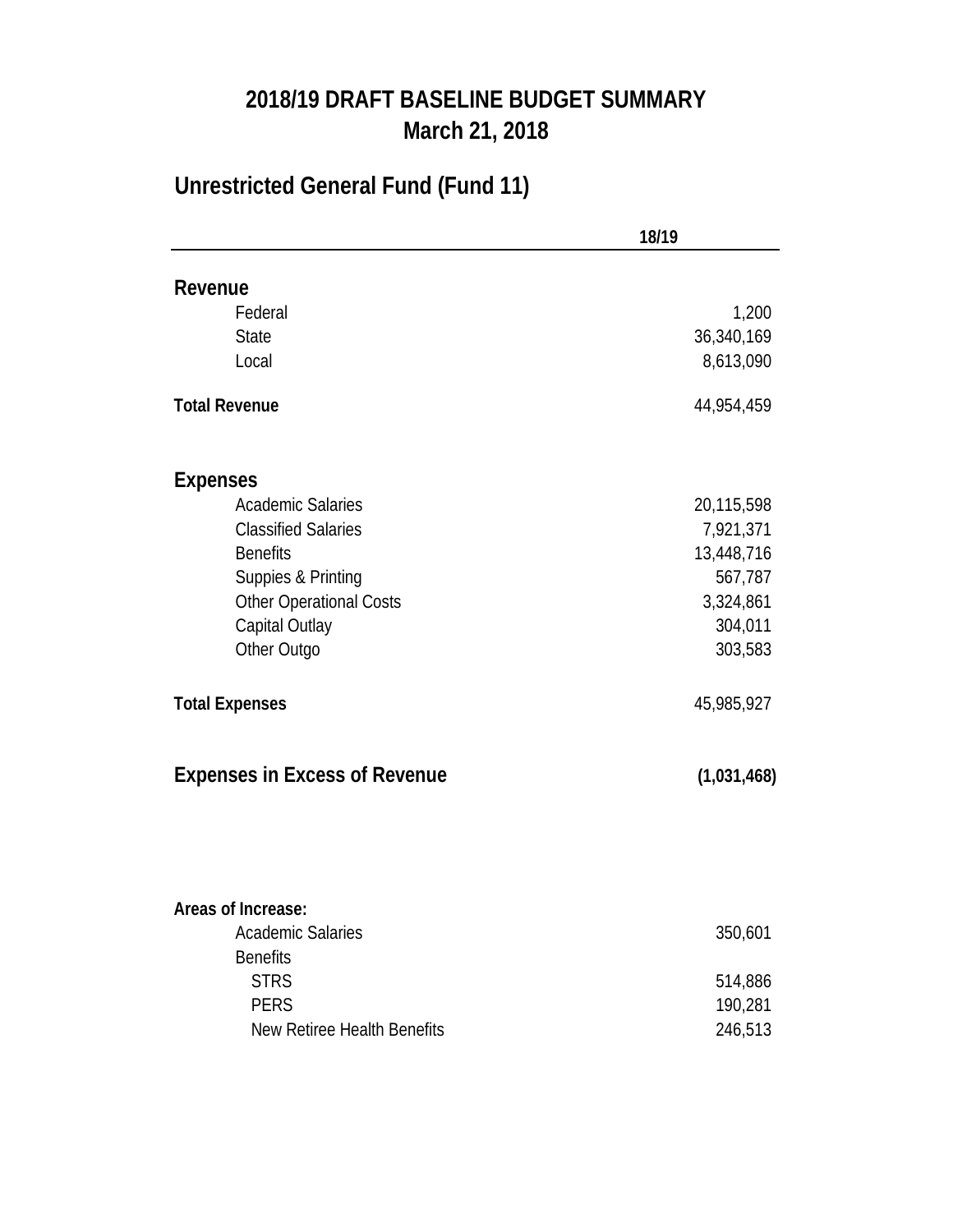### **2018/19 PROJECTED APPORTIONMENT SUMMARY March 21, 2018**

|                             | 17/18      |             | 18/19       | <b>Difference</b>                  |  |
|-----------------------------|------------|-------------|-------------|------------------------------------|--|
|                             | (Advanced) | (3% growth) | (1% growth) | (18/19 to 17/18 with<br>3% growth) |  |
| <b>FTES</b>                 |            |             |             |                                    |  |
| Credit                      | 6,868      | 7,011       | 7,082       | 71                                 |  |
| Noncredit                   | 35         | 48          | 48          | (0)                                |  |
| CDCP                        | 12         | 9           | 9           |                                    |  |
| <b>Total FTEs</b>           | 6,915      | 7,068       | 7,139       | 71                                 |  |
| Revenue                     |            |             |             |                                    |  |
| <b>Basic Allocation</b>     | 3,649,851  | 3,649,630   | 3,649,630   |                                    |  |
| <b>Base FTEs Allocation</b> | 34,280,644 | 34,685,856  | 34,685,856  |                                    |  |
| Growth                      | 261,533    | 1,022,253   | 1,386,321   | 364,068                            |  |
| Stability                   | 472,948    |             |             |                                    |  |
| <b>Unrestored Decline</b>   |            | 58,376      | 58,376      |                                    |  |
| Inflation (COLA)            | 591,716    | 598,034     | 598,034     |                                    |  |
| <b>Base Increase</b>        | 1,063,178  | 1,155,923   | 1,155,923   |                                    |  |
| Shortfall                   | (590, 709) | (200,009)   | (201, 778)  | (1,769)                            |  |
| <b>Total Revenue</b>        | 39,729,161 | 40,970,063  | 41,332,362  | 362,299                            |  |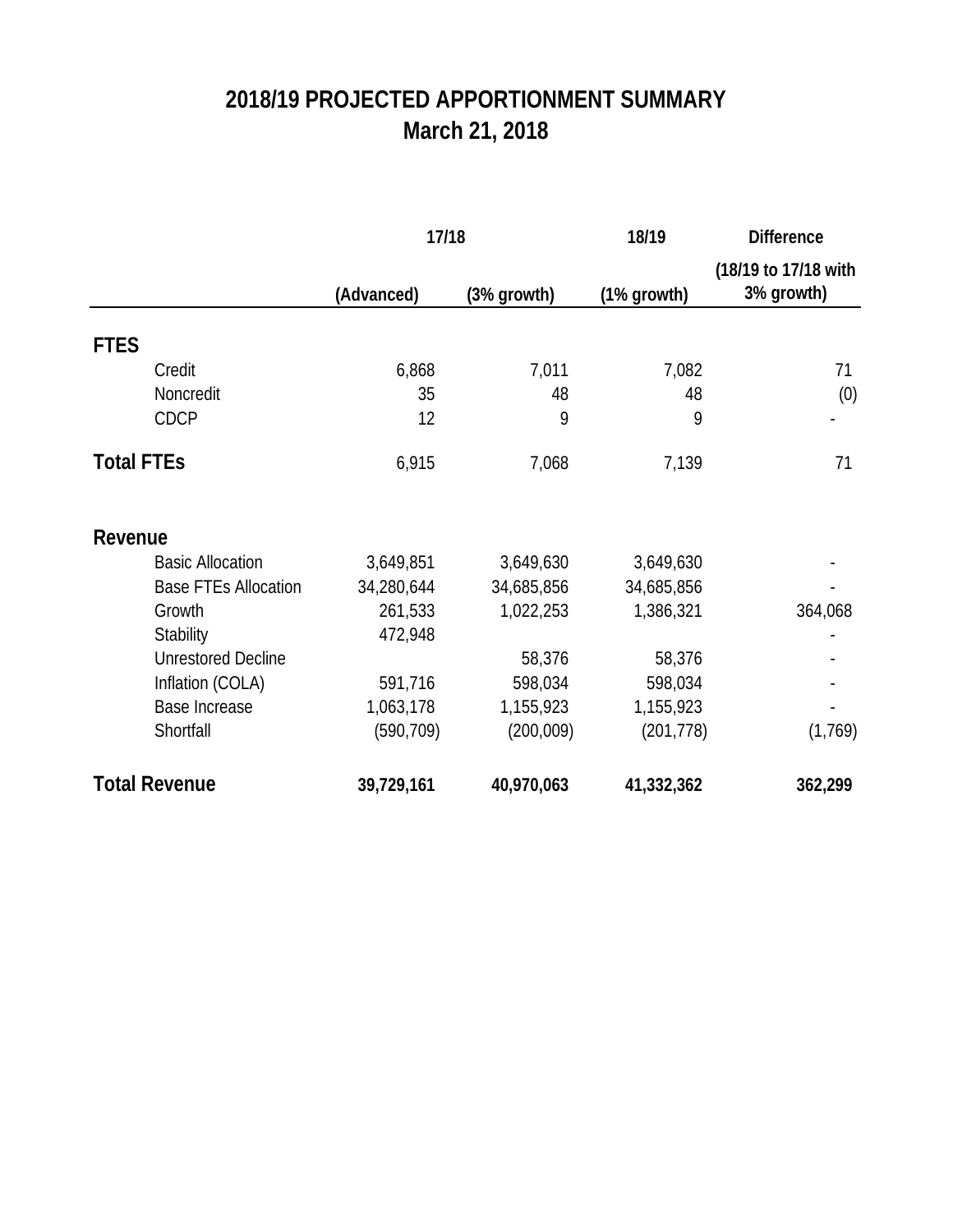|              | <b>Report: Income Summary by FUND type and ACCOUNT number</b> |                                          |                                                                                              |                  |                      |              |                      |              |
|--------------|---------------------------------------------------------------|------------------------------------------|----------------------------------------------------------------------------------------------|------------------|----------------------|--------------|----------------------|--------------|
|              |                                                               | $-18/19-$                                | ----- 17/18 ---- ----- 17/18 --------- 18/19/17/18 ---- Difference ------ 18/19/17/18 ------ |                  |                      |              |                      |              |
| <b>ACCT</b>  | <b>TITLE</b>                                                  | <b>Budget</b><br><b>Budget</b><br>Actual |                                                                                              |                  | <b>Budget/Budget</b> |              | <b>Budget/Actual</b> |              |
| <b>FUND:</b> | 11                                                            |                                          | <b>Unrestricted General Fund</b>                                                             |                  |                      |              |                      |              |
|              | <b>ACCT Hierarchy 8100</b>                                    | <b>Federal Revenues</b>                  |                                                                                              |                  |                      |              |                      |              |
| 8199         | <b>Other Federal Revenues</b>                                 | 1,200                                    | $\mathbf 0$                                                                                  | $\mathbf 0$      | 1,200                | 100%         | 1,200                | 100%         |
|              |                                                               |                                          |                                                                                              |                  |                      |              |                      |              |
| 8100         | <b>Federal Revenues</b>                                       | 1,200                                    | $\mathbf 0$                                                                                  | $\mathbf 0$      | 1,200                | 100%         | 1,200                | 100%         |
|              | <b>ACCT Hierarchy 8600</b>                                    | <b>State Revenues</b>                    |                                                                                              |                  |                      |              |                      |              |
| 8611         | <b>State Apportionment Revenue</b>                            | 27,601,212                               | 0                                                                                            | $\boldsymbol{0}$ | 27,601,212           | 100%         | 27,601,212           | 100%         |
| 8615         | Apprentice Allowance                                          | 16,980                                   | $\mathbf 0$                                                                                  | 0                | 16,980               | 100%         | 16,980               | 100%         |
| 8630         | Prop 30 Education Protection Acct                             | 5,624,273                                | 0                                                                                            | 0                | 5,624,273            | 100%         | 5,624,273            | 100%         |
| 8632         | Part-Time Faculty Comp Revenue                                | 193,203                                  | 0                                                                                            | 0                | 193,203              | 100%         | 193,203              | 100%         |
| 8672         | Homeowners Property Tax Relief                                | 84,300                                   | 0                                                                                            | $\mathbf{0}$     | 84,300               | 100%         | 84,300               | 100%         |
| 8679         | Housing Authority Tax Subventions                             | 54,796                                   | 0                                                                                            | $\mathbf{0}$     | 54,796               | 100%         | 54,796               | 100%         |
| 8681         | <b>Other State Mandated Revenue</b>                           | 381,745                                  | 0                                                                                            | $\mathbf{0}$     | 381,745              | 100%         | 381,745              | 100%         |
| 8682         | Lottery Revenue                                               | 892,870                                  | $\mathbf{0}$                                                                                 | 0                | 892,870              | 100%         | 892,870              | 100%         |
| 8692         | <b>Other State Revenue</b>                                    | 1,490,790                                | $\mathbf{0}$                                                                                 | 0                | 1,490,790            | 100%         | 1,490,790            | 100%         |
| <i>8600</i>  | <b>State Revenues</b>                                         | 36,340,169                               | $\mathbf 0$                                                                                  | $\mathbf 0$      | 36,340,169           | 100%         | 36,340,169           | 100%         |
|              | <b>ACCT Hierarchy 8800</b>                                    | <b>Local Revenues</b>                    |                                                                                              |                  |                      |              |                      |              |
| 8811         | Secured Roll Property Tax Revenue                             | 5,186,803                                | $\mathbf 0$                                                                                  | $\boldsymbol{0}$ | 5,186,803            | 100%         | 5,186,803            | 100%         |
| 8812         | Supplemental Property Tax Revenue                             | 132,270                                  | $\Omega$                                                                                     | $\mathbf 0$      | 132,270              | 100%         | 132,270              | 100%         |
| 8813         | Unsecured Roll Property Tax Revenue                           | 868,922                                  | 0                                                                                            | 0                | 868,922              | 100%         | 868,922              | 100%         |
| 8818         | Redevelopment Agency Funds                                    | 66,000                                   | 0                                                                                            | 0                | 66,000               | 100%         | 66,000               | 100%         |
| 8819         | Redevelopment Agency Residual Funds                           | 429,045                                  | 0                                                                                            | $\mathbf 0$      | 429,045              | 100%         | 429,045              | 100%         |
| 8834         | <b>Nursing Classes Revenue</b>                                | 15,075                                   | 0                                                                                            | $\mathbf{0}$     | 15,075               | 100%         | 15,075               | 100%         |
| 8842         | <b>Bookstore Commission</b>                                   | 80,000                                   | 0                                                                                            | $\mathbf{0}$     | 80,000               | 100%         | 80,000               | 100%         |
| 8843         | Cafeteria Commission                                          | 14,000                                   | $\Omega$                                                                                     | 0                | 14,000               | 100%         | 14,000               | 100%         |
| 8861         | Interest Income                                               | 100,000                                  | $\mathbf 0$                                                                                  | 0                | 100,000              | 100%         | 100,000              | 100%         |
| 8874         | <b>Enrollment Fees</b>                                        | 1,284,742                                | $\mathbf 0$                                                                                  | 0                | 1,284,742            | 100%         | 1,284,742            | 100%         |
| 8880         | Non-resident Fees                                             | 357,233                                  | 0                                                                                            | 0                | 357,233              | 100%         | 357,233              | 100%         |
| 8883         | <b>Transcript Fees</b>                                        | 16,000                                   | 0                                                                                            | 0                | 16,000               | 100%         | 16,000               | 100%         |
| 8890         | <b>Other Local Revenue</b>                                    | 0                                        | 0                                                                                            |                  | 0                    | 100%         | $\mathbf 0$          | 100%         |
| 8891         | <b>Other Local Revenue</b>                                    |                                          | $\overline{0}$                                                                               | 0                |                      |              |                      |              |
| 8897         | <b>Facility Useage Fees</b>                                   | 53,000<br>10,000                         | $\mathbf 0$                                                                                  | 0<br>$\mathbf 0$ | 53,000<br>10,000     | 100%<br>100% | 53,000<br>10,000     | 100%<br>100% |
|              |                                                               | 8,613,090                                | $\mathbf 0$                                                                                  | $\mathbf{0}$     | 8,613,090            | 100%         | 8,613,090            | 100%         |
| 8800         | <b>Local Revenues</b>                                         |                                          |                                                                                              |                  |                      |              | 44.954.459           |              |
| $11$         | <b>Unrestricted General Fun</b>                               | 44,954,459                               | 0                                                                                            | $\mathbf 0$      | 44,954,459           | 100%         |                      | 100%         |
| <b>FUND:</b> | 12                                                            | <b>Restricted General Fund</b>           |                                                                                              |                  |                      |              |                      |              |
|              | <b>ACCT Hierarchy 8100</b>                                    | <b>Federal Revenues</b>                  |                                                                                              |                  |                      |              |                      |              |
| 8121         | Federal College Work Study Revenue                            | 459,868                                  | $\pmb{0}$                                                                                    | $\mathbf 0$      | 459,868              | 100%         | 459,868              | 100%         |
| 8122         | Upward Bound Revenue                                          | 903,026                                  | $\mathbf 0$                                                                                  | $\mathbf 0$      | 903,026              | 100%         | 903,026              | 100%         |
| 8123         | <b>Talent Search Revenue</b>                                  | 367,680                                  | 0                                                                                            | 0                | 367,680              | 100%         | 367,680              | 100%         |
| 8124         | <b>Student Support Services Revenue</b>                       | 894,120                                  | $\mathbf 0$                                                                                  | $\mathbf 0$      | 894,120              | 100%         | 894,120              | 100%         |
| 8141         | <b>TANF</b>                                                   | 56,701                                   | $\mathbf 0$                                                                                  | $\mathbf 0$      | 56,701               | 100%         | 56,701               | 100%         |
| 8152         | <b>SEOG</b>                                                   | 13,307                                   | $\mathbf 0$                                                                                  | 0                | 13,307               | 100%         | 13,307               | 100%         |
| 8153         | Pell Grant - Admin Cost Allowance                             | 22,615                                   | 0                                                                                            | $\mathbf 0$      | 22,615               | 100%         | 22,615               | 100%         |
| 8171         | <b>VATEA</b>                                                  | 311,298                                  | 0                                                                                            | 0                | 311,298              | 100%         | 311,298              | 100%         |
| 8173         | <b>CTE Transitions</b>                                        | 41,592                                   | 0                                                                                            | 0                | 41,592               | 100%         | 41,592               | 100%         |
| 8191         | Nutrition Program - Fed Rev                                   | 101,579                                  | $\mathbf 0$                                                                                  | 0                | 101,579              | 100%         | 101,579              | 100%         |
| 8198         | <b>Title V Grant</b>                                          | 607,864                                  | 0                                                                                            | $\boldsymbol{0}$ | 607,864              | 100%         | 607,864              | 100%         |
| 8199         | Other Federal Revenues                                        | 59,611                                   | $\mathbf{0}$                                                                                 | $\mathbf{0}$     | 59,611               | 100%         | 59,611               | 100%         |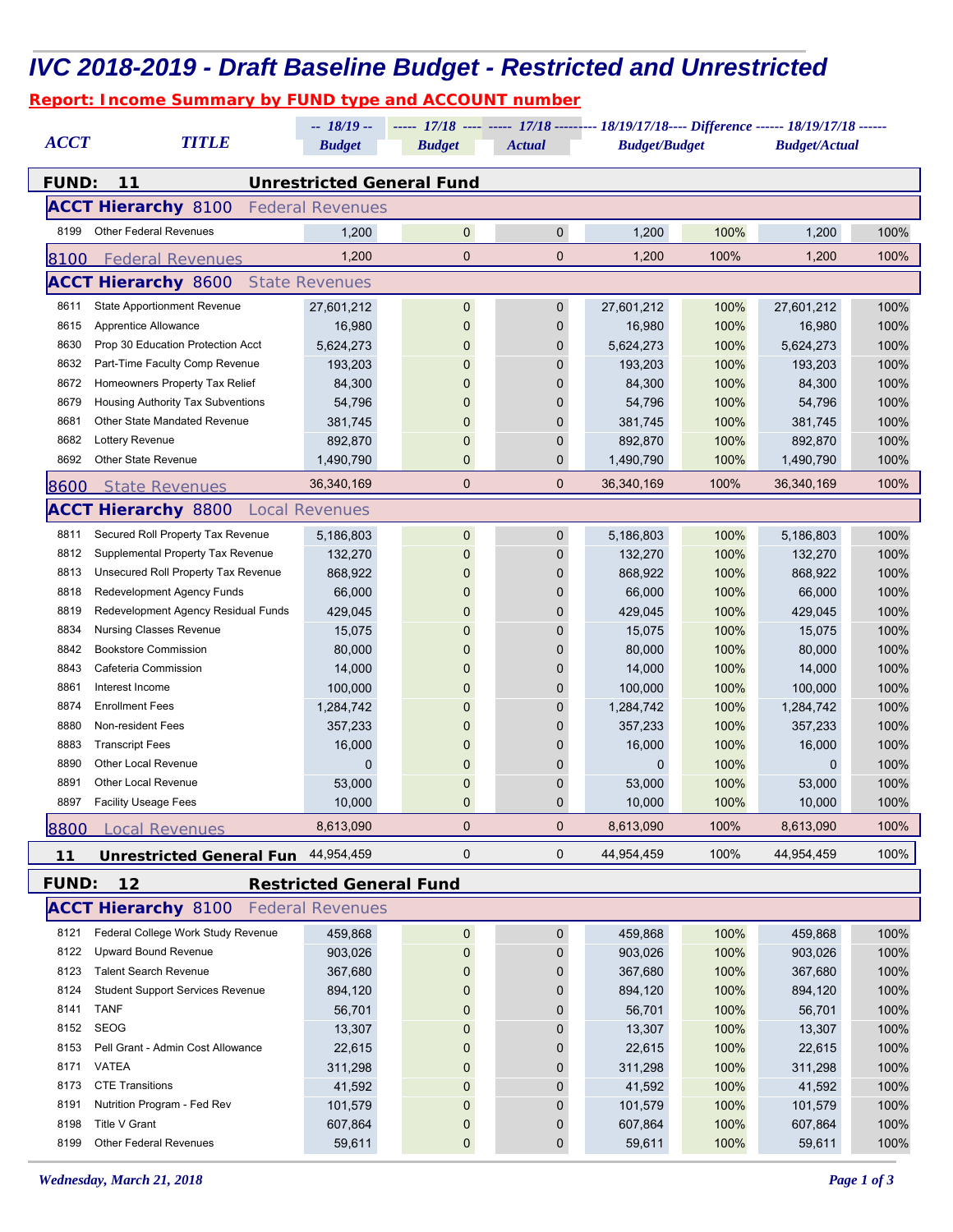## *IVC 2018-2019 - Draft Baseline Budget - Restricted and Unrestricted*

|  |  |  |  | <b>Report: Income Summary by FUND type and ACCOUNT number</b> |  |
|--|--|--|--|---------------------------------------------------------------|--|
|  |  |  |  |                                                               |  |
|  |  |  |  |                                                               |  |

| <b>ACCT</b>  | <b>TITLE</b>                                                   | -- 18/19 --           |                                    |               | ----- 17/18 ---- ----- 17/18 --------- 18/19/17/18---- Difference ------ 18/19/17/18 ------<br><b>Budget/Actual</b> |                      |            |      |  |  |
|--------------|----------------------------------------------------------------|-----------------------|------------------------------------|---------------|---------------------------------------------------------------------------------------------------------------------|----------------------|------------|------|--|--|
|              |                                                                | <b>Budget</b>         | <b>Budget</b>                      | <b>Actual</b> |                                                                                                                     | <b>Budget/Budget</b> |            |      |  |  |
| 8100         | <b>Federal Revenues</b>                                        | 3,839,261             | $\mathbf 0$                        | $\mathbf 0$   | 3,839,261                                                                                                           | 100%                 | 3,839,261  | 100% |  |  |
|              | <b>ACCT Hierarchy 8600</b>                                     | <b>State Revenues</b> |                                    |               |                                                                                                                     |                      |            |      |  |  |
| 8612         | Enrollment Fee Waiver - ACA                                    | 137,898               | 0                                  | 0             | 137,898                                                                                                             | 100%                 | 137,898    | 100% |  |  |
| 8613         | BFAP - Admin Allowance                                         | 349,597               | $\mathbf{0}$                       | $\mathbf 0$   | 349,597                                                                                                             | 100%                 | 349,597    | 100% |  |  |
| 8616         | <b>Basic Skills Revenue</b>                                    | 323,830               | $\Omega$                           | 0             | 323,830                                                                                                             | 100%                 | 323,830    | 100% |  |  |
| 8623         | <b>Foster Care</b>                                             | 74,587                | 0                                  | 0             | 74,587                                                                                                              | 100%                 | 74,587     | 100% |  |  |
| 8624         | <b>DSPS Revenue</b>                                            | 395,593               | 0                                  | 0             | 395,593                                                                                                             | 100%                 | 395,593    | 100% |  |  |
| 8625         | State Instructional Equipment Grant                            | 381,745               | 0                                  | 0             | 381,745                                                                                                             | 100%                 | 381,745    | 100% |  |  |
| 8626         | CalWorks                                                       | 303,982               | 0                                  | 0             | 303,982                                                                                                             | 100%                 | 303,982    | 100% |  |  |
| 8627         | <b>CARE Revenue</b>                                            | 263,171               | 0                                  | $\mathbf 0$   | 263,171                                                                                                             | 100%                 | 263,171    | 100% |  |  |
| 8628         | SSSP & Student Equity Funds                                    | 2,412,380             |                                    | 0             | 2,412,380                                                                                                           | 100%                 | 2,412,380  | 100% |  |  |
| 8636         | <b>EOPS Revenue</b>                                            | 1,302,196             |                                    | 0             | 1,302,196                                                                                                           | 100%                 | 1,302,196  | 100% |  |  |
| 8649         | <b>Other State Programs</b>                                    | 306,047               |                                    | 0             | 306,047                                                                                                             | 100%                 | 306,047    | 100% |  |  |
| 8659         | Independent Living Program Revenue                             | 4,437                 | 0                                  | 0             | 4,437                                                                                                               | 100%                 | 4,437      | 100% |  |  |
| 8682         | Lottery Revenue                                                | 329,280               | 0                                  | 0             | 329,280                                                                                                             | 100%                 | 329,280    | 100% |  |  |
| 8692         | Other State Revenue                                            | 2,183,987             | 0                                  | 0             | 2,183,987                                                                                                           | 100%                 | 2,183,987  | 100% |  |  |
| 8693         | Cal-Works Assessment Revenue                                   | 386,820               | 0                                  | $\mathbf 0$   | 386,820                                                                                                             | 100%                 | 386,820    | 100% |  |  |
| <i>8600</i>  | <b>State Revenues</b>                                          | 9,155,550             | 0                                  | $\mathbf 0$   | 9,155,550                                                                                                           | 100%                 | 9,155,550  | 100% |  |  |
|              | <b>ACCT Hierarchy</b> 8800 Local Revenues                      |                       |                                    |               |                                                                                                                     |                      |            |      |  |  |
| 8831         | <b>Customer Service Academy Revenue</b>                        | 20,000                | 0                                  | $\mathbf 0$   | 20,000                                                                                                              | 100%                 | 20,000     | 100% |  |  |
| 8832         | <b>Driver Improvement Training Revenue</b>                     | 12,000                | 0                                  | $\mathbf{0}$  | 12,000                                                                                                              | 100%                 | 12,000     | 100% |  |  |
| 8833         | <b>EMT Community Classes Revenue</b>                           | 3,780                 | 0                                  | 0             | 3,780                                                                                                               | 100%                 | 3,780      | 100% |  |  |
| 8876         | Student Health Fee                                             | 490,783               | 0                                  | 0             | 490,783                                                                                                             | 100%                 | 490,783    | 100% |  |  |
| 8881         | <b>Parking Permit Fees</b>                                     | 324,495               |                                    | 0             | 324,495                                                                                                             | 100%                 | 324,495    | 100% |  |  |
| 8890         | <b>Other Local Revenue</b>                                     | 37,892                |                                    | 0             | 37,892                                                                                                              | 100%                 | 37,892     | 100% |  |  |
| 8891         | Other Local Revenue                                            | 200,452               | 0                                  | $\mathbf 0$   | 200,452                                                                                                             | 100%                 | 200,452    | 100% |  |  |
| 8894         | <b>Local Grant Revenue</b>                                     | 18,295                | 0                                  | 0             | 18,295                                                                                                              | 100%                 | 18,295     | 100% |  |  |
| 8800         | <b>Local Revenues</b>                                          | 1,107,697             | 0                                  | $\mathbf 0$   | 1,107,697                                                                                                           | 100%                 | 1,107,697  | 100% |  |  |
| 12           | <b>Restricted General Fund</b>                                 | 14,102,508            | 0                                  | 0             | 14,102,508                                                                                                          | 100%                 | 14,102,508 | 100% |  |  |
| <b>FUND:</b> | 33                                                             |                       | <b>Child Development Funds</b>     |               |                                                                                                                     |                      |            |      |  |  |
|              | <b>ACCT Hierarchy 8600</b>                                     | <b>State Revenues</b> |                                    |               |                                                                                                                     |                      |            |      |  |  |
| 8634         | Developmental Preschool                                        | 857.302               | $\overline{0}$                     | $\mathbf 0$   | 857,302                                                                                                             | 100%                 | 857,302    | 100% |  |  |
| 8600         | <b>State Revenues</b>                                          | 857,302               | 0                                  | $\mathbf 0$   | 857,302                                                                                                             | 100%                 | 857,302    | 100% |  |  |
|              | <b>ACCT Hierarchy 8800</b>                                     | <b>Local Revenues</b> |                                    |               |                                                                                                                     |                      |            |      |  |  |
| 8871         | Child Dev - Parent Fees                                        | 13,509                | $\pmb{0}$                          | $\pmb{0}$     | 13,509                                                                                                              | 100%                 | 13,509     | 100% |  |  |
| 8889         | <b>Unrestricted Beg Reserve</b>                                | 132,149               | 0                                  | $\mathbf 0$   | 132,149                                                                                                             | 100%                 | 132,149    | 100% |  |  |
|              |                                                                |                       | 0                                  | $\mathbf 0$   |                                                                                                                     |                      |            |      |  |  |
| 8800         | <b>Local Revenues</b>                                          | 145,658               |                                    |               | 145,658                                                                                                             | 100%                 | 145,658    | 100% |  |  |
| 33           | <b>Child Development Funds</b>                                 | 1,002,960             | 0                                  | 0             | 1,002,960                                                                                                           | 100%                 | 1,002,960  | 100% |  |  |
| <b>FUND:</b> | 72                                                             |                       | <b>Student Representation Fees</b> |               |                                                                                                                     |                      |            |      |  |  |
|              | <b>ACCT Hierarchy 8800</b>                                     | <b>Local Revenues</b> |                                    |               |                                                                                                                     |                      |            |      |  |  |
| 8886         | <b>Student Representation Fee</b>                              | 21,000                | $\overline{0}$                     | $\mathbf 0$   | 21,000                                                                                                              | 100%                 | 21,000     | 100% |  |  |
| 8800         | <b>Local Revenues</b>                                          | 21,000                | 0                                  | $\mathbf 0$   | 21,000                                                                                                              | 100%                 | 21,000     | 100% |  |  |
| 72           | <b>Student Representation F</b>                                | 21,000                | 0                                  | 0             | 21,000                                                                                                              | 100%                 | 21,000     | 100% |  |  |
|              | <b>FUND:</b><br>74<br><b>Student Financial Aid Trust Funds</b> |                       |                                    |               |                                                                                                                     |                      |            |      |  |  |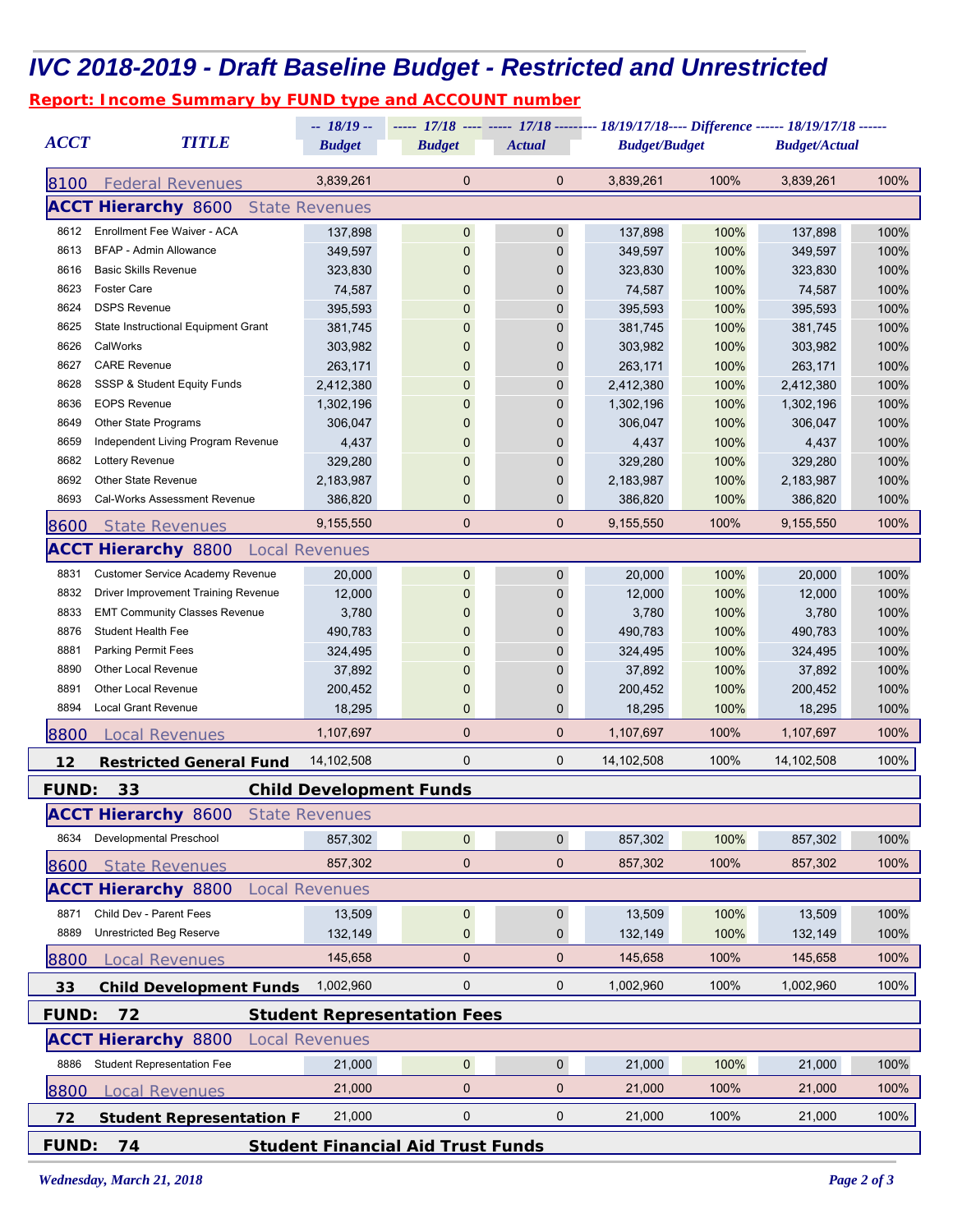### *IVC 2018-2019 - Draft Baseline Budget - Restricted and Unrestricted*

*Report: Income Summary by FUND type and ACCOUNT number*

| <b>ACCT</b>                                           | <b>TITLE</b>                                        | $-18/19-$<br><b>Budget</b> | <b>Budget</b>           | <b>Actual</b>           | ----- 17/18 ---- ----- 17/18 --------- 18/19/17/18---- Difference ------ 18/19/17/18 ------<br><b>Budget/Budget</b> |      | <b>Budget/Actual</b> |      |  |  |
|-------------------------------------------------------|-----------------------------------------------------|----------------------------|-------------------------|-------------------------|---------------------------------------------------------------------------------------------------------------------|------|----------------------|------|--|--|
| <b>ACCT Hierarchy 8100</b><br><b>Federal Revenues</b> |                                                     |                            |                         |                         |                                                                                                                     |      |                      |      |  |  |
| 8151                                                  | Pell Grants                                         | 25,000,000                 | $\Omega$                | $\Omega$                | 25,000,000                                                                                                          | 100% | 25,000,000           | 100% |  |  |
| 8152                                                  | SEOG                                                | 206,000                    | $\mathbf{0}$            | 0                       | 206,000                                                                                                             | 100% | 206,000              | 100% |  |  |
| 8100                                                  | <b>Federal Revenues</b>                             | 25,206,000                 | $\mathbf 0$             | $\mathbf 0$             | 25,206,000                                                                                                          | 100% | 25,206,000           | 100% |  |  |
|                                                       | <b>ACCT Hierarchy 8600</b><br><b>State Revenues</b> |                            |                         |                         |                                                                                                                     |      |                      |      |  |  |
| 8661                                                  | Cal Grant B & C                                     | 4,000,000                  | $\mathbf{0}$            | $\Omega$                | 4,000,000                                                                                                           | 100% | 4,000,000            | 100% |  |  |
| 8663                                                  | <b>Full-time Incentive Grant</b>                    | 2,100,000                  | $\mathbf 0$             | $\mathbf{0}$            | 2,100,000                                                                                                           | 100% | 2,100,000            | 100% |  |  |
| 8600                                                  | <b>State Revenues</b>                               | 6,100,000                  | $\mathbf 0$             | $\mathbf 0$             | 6,100,000                                                                                                           | 100% | 6,100,000            | 100% |  |  |
| 74                                                    | <b>Student Financial Aid Tru</b>                    | 31,306,000                 | 0                       | 0                       | 31,306,000                                                                                                          | 100% | 31,306,000           | 100% |  |  |
|                                                       | <b>Report Total:</b>                                | 91,386,927                 | $\overline{\mathbf{0}}$ |                         | 91,386,927                                                                                                          | 100% |                      |      |  |  |
|                                                       |                                                     | 91,386,927                 |                         | $\overline{\mathbf{0}}$ |                                                                                                                     |      | 91,386,927           | 100% |  |  |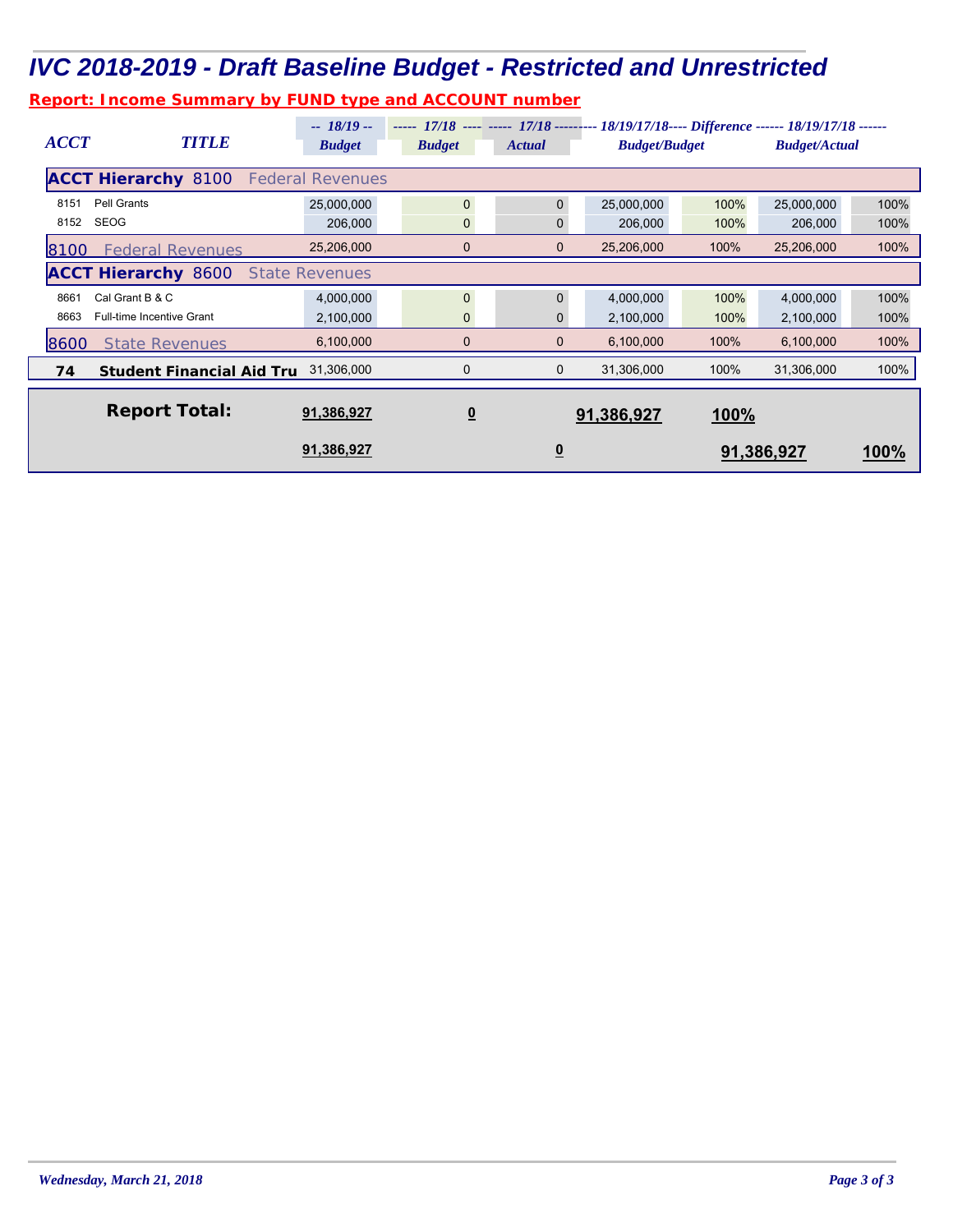### *IVC 2018/2019 - Draft Baseline Budget - Restricted and Unrestricted*

#### *REPORT: Expenditure Summary by FUND type and ACCOUNT type*

|              | ----- $17/18$ --- ----- $17/18$ --<br>---- 18-19/17-18 ---- Difference ------ 18-19/17-18 ------<br>$-18/19 -$ |                   |                                  |               |                   |                      |                      |      |
|--------------|----------------------------------------------------------------------------------------------------------------|-------------------|----------------------------------|---------------|-------------------|----------------------|----------------------|------|
| <b>ACCT</b>  | <b>TITLE</b>                                                                                                   | <b>Budget</b>     | <b>Budget</b>                    | <b>Actual</b> |                   | <b>Budget/Budget</b> | <b>Budget/Actual</b> |      |
| <b>FUND:</b> | 11                                                                                                             |                   | <b>Unrestricted General Fund</b> |               |                   |                      |                      |      |
| 1100         | Instructional, Contract and Regular                                                                            | 9,165,015         | 0                                | 0             | 9,165,015         | 100%                 | 9,165,015            | 100% |
| 1200         | Non-Inst, Contract and Regular                                                                                 | 4,467,963         | 0                                | 0             | 4,467,963         | 100%                 | 4,467,963            | 100% |
| 1300         | Instructional, Other Salaries                                                                                  | 6,162,065         | 0                                | 0             | 6,162,065         | 100%                 | 6,162,065            | 100% |
| 1400         | Non-Instructional, Other                                                                                       | 320,555           | 0                                | 0             | 320,555           | 100%                 | 320,555              | 100% |
| 2100         | Non-Instructional, Regular                                                                                     | 7,189,246         | 0                                | 0             | 7,189,246         | 100%                 | 7,189,246            | 100% |
| 2200         | Instructional Aides, Regular                                                                                   | 398,698           | 0                                | 0             | 398,698           | 100%                 | 398,698              | 100% |
| 2300         | Non-Instructional, Other                                                                                       | 221,172           | 0                                | 0             | 221,172           | 100%                 | 221,172              | 100% |
| 2400         | Instructional Aides, Other                                                                                     | 112,255           | 0                                | 0             | 112,255           | 100%                 | 112,255              | 100% |
| 3100         | <b>STRS</b>                                                                                                    | 4,693,255         | 0                                | 0             | 4,693,255         | 100%                 | 4,693,255            | 100% |
| 3200         | <b>PERS</b>                                                                                                    | 1,394,787         | 0                                | 0             | 1,394,787         | 100%                 | 1,394,787            | 100% |
| 3300         | <b>FICA</b>                                                                                                    | 1,002,583         | 0                                | 0             | 1,002,583         | 100%                 | 1,002,583            | 100% |
| 3400         | <b>Health and Welfare Benefits</b>                                                                             | 6,032,861         | 0                                | 0             | 6,032,861         | 100%                 | 6,032,861            | 100% |
| 3500         | State Unemployment Insurance                                                                                   | 14,020            | 0                                | 0             | 14,020            | 100%                 | 14,020               | 100% |
| 3600         | Workers' Comp Insurance                                                                                        | 311,210           | 0                                | 0             | 311,210           | 100%                 | 311,210              | 100% |
| 4200         | Books, Magazines, Periodicals, CDs                                                                             | 5,896             | 0                                | 0             | 5,896             | 100%                 | 5,896                | 100% |
| 4300         | Instructional Supplies and Material                                                                            | 117,556           | 0                                | 0             | 117,556           | 100%                 | 117,556              | 100% |
| 4400         | Non-Instructional Supply / Material                                                                            | 444,335           | 0                                | 0             | 444,335           | 100%                 | 444,335              | 100% |
| 5100         | <b>Personal Services Contracts</b>                                                                             | 638,402           | 0                                | 0             | 638,402           | 100%                 | 638,402              | 100% |
| 5200         | <b>Travel and Conferences</b>                                                                                  | 263,265           | 0                                | 0             | 263,265           | 100%                 | 263,265              | 100% |
| 5300         | Memberships and Dues                                                                                           | 190,542           | 0                                | 0             | 190,542           | 100%                 | 190,542              | 100% |
| 5400         | Insurance Expense                                                                                              | 291,309           | 0                                | 0             | 291,309           | 100%                 | 291,309              | 100% |
| 5500         | Utilities and Other Services                                                                                   | 676,185           | 0                                | 0             | 676,185           | 100%                 | 676,185              | 100% |
| 5600         | Contracts, Rents and Leases                                                                                    | 774,696           | 0                                | 0             |                   | 100%                 |                      | 100% |
| 5700         | Legal, Election and Audit                                                                                      |                   | 0                                | 0             | 774,696           | 100%                 | 774,696              |      |
| 5800         | Other Services and Expenses                                                                                    | 195,120           | 0                                | 0             | 195,120           | 100%                 | 195,120              | 100% |
| 6100         | Sites and Site Improvement                                                                                     | 295,342<br>12,926 | 0                                | 0             | 295,342<br>12,926 |                      | 295,342<br>12,926    | 100% |
| 6300         |                                                                                                                |                   |                                  |               |                   | 100%                 |                      | 100% |
| 6400         | <b>Library Books</b>                                                                                           | 13,532            | 0                                | 0             | 13,532            | 100%                 | 13,532               | 100% |
| 6500         | Capital Equipment<br>Capital Software and equipment                                                            | 276,969           | 0                                | 0             | 276,969           | 100%                 | 276,969              | 100% |
| 7100         | Debt Retirement                                                                                                | 584               | 0<br>0                           | 0<br>0        | 584               | 100%<br>100%         | 584<br>303,583       | 100% |
|              |                                                                                                                | 303,583           |                                  |               | 303,583           |                      |                      | 100% |
|              | <b>Total FUND</b><br>$11$                                                                                      | 45,985,927        | 0                                | 0             | 45,985,927        | 100%                 | 45,985,927           | 100% |
| <b>FUND:</b> | 12                                                                                                             |                   | <b>Restricted General Fund</b>   |               |                   |                      |                      |      |
| 1100         | Instructional, Contract and Regular                                                                            | 224,400           | 0                                | 0             | 224,400           | 100%                 | 224,400              | 100% |
| 1200         | Non-Inst, Contract and Regular                                                                                 | 3,096,044         | 0                                | 0             | 3,096,044         | 100%                 | 3,096,044            | 100% |
| 1300         | Instructional, Other Salaries                                                                                  | 212,048           | 0                                | 0             | 212,048           | 100%                 | 212,048              | 100% |
| 1400         | Non-Instructional, Other                                                                                       | 1,038,285         | 0                                | 0             | 1,038,285         | 100%                 | 1,038,285            | 100% |
| 2100         | Non-Instructional, Regular                                                                                     | 1,590,811         | 0                                | 0             | 1,590,811         | 100%                 | 1,590,811            | 100% |
| 2200         | Instructional Aides, Regular                                                                                   | 30,550            | 0                                | 0             | 30,550            | 100%                 | 30,550               | 100% |
| 2300         | Non-Instructional, Other                                                                                       | 979,276           | 0                                | 0             | 979,276           | 100%                 | 979,276              | 100% |
| 2400         | Instructional Aides, Other                                                                                     | 183,676           | 0                                | 0             | 183,676           | 100%                 | 183,676              | 100% |
| 3100         | <b>STRS</b>                                                                                                    | 848,656           | 0                                | 0             | 848,656           | 100%                 | 848,656              | 100% |
| 3200         | <b>PERS</b>                                                                                                    | 251,441           | 0                                | 0             | 251,441           | 100%                 | 251,441              | 100% |
| 3300         | <b>FICA</b>                                                                                                    | 240,440           | 0                                | 0             | 240,440           | 100%                 | 240,440              | 100% |
| 3400         | <b>Health and Welfare Benefits</b>                                                                             | 941,709           | 0                                | 0             | 941,709           | 100%                 | 941,709              | 100% |
| 3500         | State Unemployment Insurance                                                                                   | 18,183            | 0                                | 0             | 18,183            | 100%                 | 18,183               | 100% |
| 3600         | Workers' Comp Insurance                                                                                        | 82,229            | 0                                | 0             | 82,229            | 100%                 | 82,229               | 100% |
| 4200         | Books, Magazines, Periodicals, CDs                                                                             | 25,500            | 0                                | 0             | 25,500            | 100%                 | 25,500               | 100% |
| 4300         | Instructional Supplies and Material                                                                            | 506,138           | 0                                | 0             | 506,138           | 100%                 | 506,138              | 100% |
| 4400         | Non-Instructional Supply / Material                                                                            | 301,493           | 0                                | 0             | 301,493           | 100%                 | 301,493              | 100% |
| 5100         | <b>Personal Services Contracts</b>                                                                             |                   |                                  |               |                   |                      |                      |      |
|              |                                                                                                                | 411,747           | 0                                | 0             | 411,747           | 100%                 | 411,747              | 100% |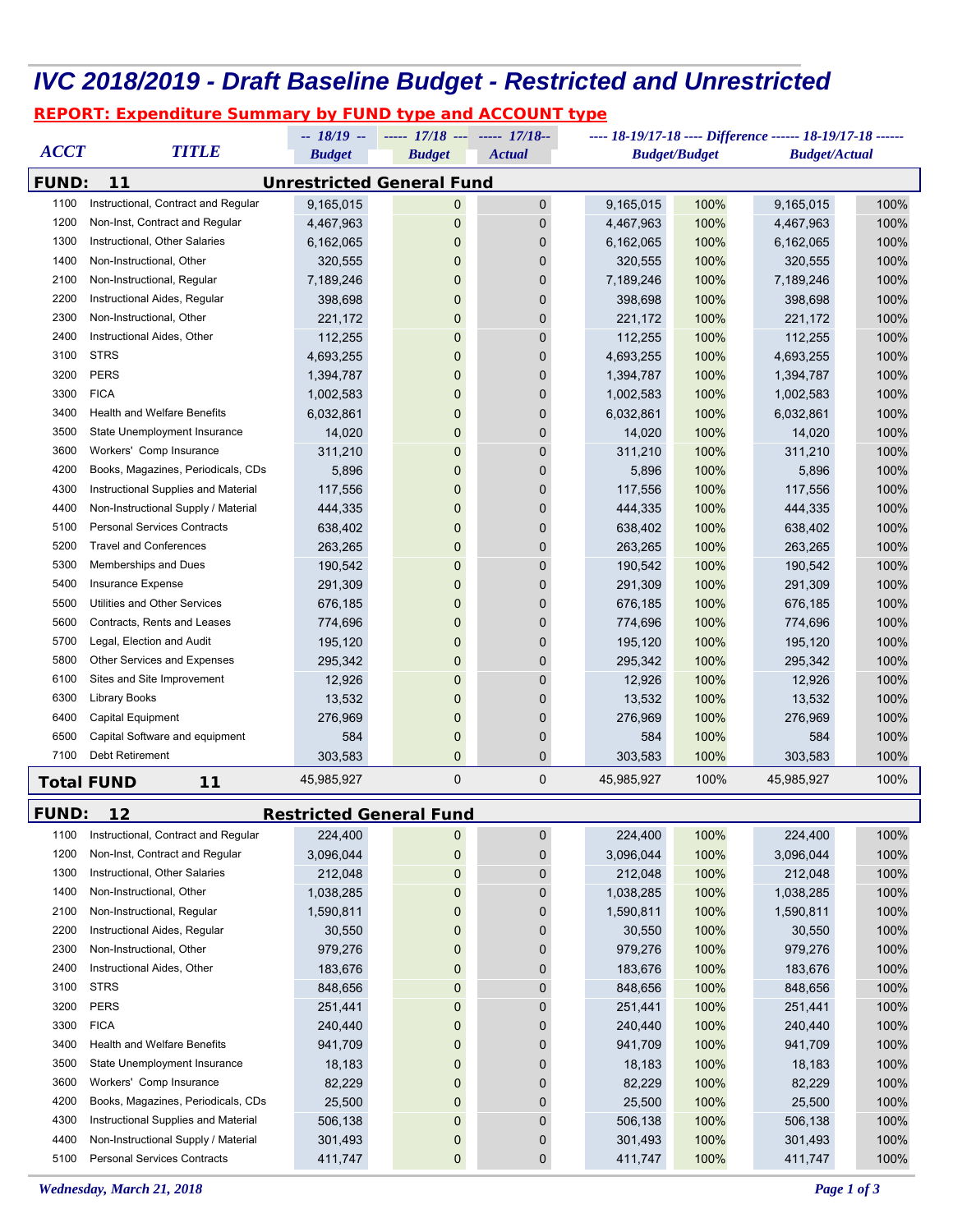#### *IVC 2018/2019 - Draft Baseline Budget - Restricted and Unrestricted*

*REPORT: Expenditure Summary by FUND type and ACCOUNT type*

|                                                          |                                      | $-18/19 -$               | ----- 17/18 --- ----- 17/18--        |               | ---- 18-19/17-18 ---- Difference ------ 18-19/17-18 ------ |              |                      |                      |      |
|----------------------------------------------------------|--------------------------------------|--------------------------|--------------------------------------|---------------|------------------------------------------------------------|--------------|----------------------|----------------------|------|
| <b>ACCT</b>                                              | <b>TITLE</b>                         | <b>Budget</b>            | <b>Budget</b>                        | <b>Actual</b> |                                                            |              | <b>Budget/Budget</b> | <b>Budget/Actual</b> |      |
| 5200                                                     | <b>Travel and Conferences</b>        | 773,566                  | 0                                    | $\pmb{0}$     |                                                            | 773,566      | 100%                 | 773,566              | 100% |
| 5300                                                     | Memberships and Dues                 | 4,260                    | 0                                    | $\mathbf 0$   |                                                            | 4,260        | 100%                 | 4,260                | 100% |
| 5400                                                     | Insurance Expense                    | 1,317                    | 0                                    | $\mathbf 0$   |                                                            | 1,317        | 100%                 | 1,317                | 100% |
| 5500                                                     | Utilities and Other Services         | 4,394                    | 0                                    | $\mathbf 0$   |                                                            | 4,394        | 100%                 | 4,394                | 100% |
| 5600                                                     | Contracts, Rents and Leases          | 573,925                  | 0                                    | $\mathbf 0$   |                                                            | 573,925      | 100%                 | 573,925              | 100% |
| 5700                                                     | Legal, Election and Audit            | 33,632                   | 0                                    | $\Omega$      |                                                            | 33,632       | 100%                 | 33,632               | 100% |
| 5800                                                     | Other Services and Expenses          | 513,604                  | 0                                    | $\mathbf 0$   |                                                            | 513,604      | 100%                 | 513,604              | 100% |
| 6100                                                     | Sites and Site Improvement           | 384,135                  | 0                                    | $\Omega$      |                                                            | 384,135      | 100%                 | 384,135              | 100% |
| 6200                                                     | <b>Buildings</b>                     | 48,439                   | 0                                    | $\mathbf 0$   |                                                            | 48,439       | 100%                 | 48,439               | 100% |
| 6300                                                     | Library Books                        | 1,000                    | 0                                    | $\mathbf 0$   |                                                            | 1,000        | 100%                 | 1,000                | 100% |
| 6400                                                     | Capital Equipment                    | 421,731                  | 0                                    | $\mathbf{0}$  |                                                            | 421,731      | 100%                 | 421,731              | 100% |
| 6500                                                     | Capital Software and equipment       | 13,439                   | 0                                    | $\mathbf 0$   |                                                            | 13,439       | 100%                 | 13,439               | 100% |
| 7500                                                     | <b>Student Financial Aid Expense</b> | 350,619                  | 0                                    | $\mathbf 0$   |                                                            | 350,619      | 100%                 | 350,619              | 100% |
|                                                          | <b>Total FUND</b><br>12              | 14,106,688               | 0                                    | $\mathbf 0$   |                                                            | 14,106,688   | 100%                 | 14,106,688           | 100% |
| <b>FUND:</b>                                             | 22                                   | <b>IVC Building Fund</b> |                                      |               |                                                            |              |                      |                      |      |
| 5100                                                     | <b>Personal Services Contracts</b>   | 0                        | 0                                    | $\pmb{0}$     |                                                            | 0            | 100%                 | 0                    | 100% |
| 5700                                                     | Legal, Election and Audit            | 0                        | 0                                    | $\mathbf 0$   |                                                            | 0            | 100%                 | 0                    | 100% |
| 5800                                                     | Other Services and Expenses          | 0                        | 0                                    | $\mathbf 0$   |                                                            | $\mathbf{0}$ | 100%                 | 0                    | 100% |
| 6100                                                     | Sites and Site Improvement           | 0                        | 0                                    | $\mathbf 0$   |                                                            | 0            | 100%                 | 0                    | 100% |
| 6400                                                     | Capital Equipment                    | 0                        | 0                                    | $\mathbf{0}$  |                                                            | $\mathbf{0}$ | 100%                 | $\mathbf{0}$         | 100% |
|                                                          | 22<br><b>Total FUND</b>              | $\mathbf 0$              | 0                                    | $\mathbf 0$   |                                                            | 0            | 100%                 | 0                    | 100% |
| <b>FUND:</b><br>33<br><b>Child Development Funds</b>     |                                      |                          |                                      |               |                                                            |              |                      |                      |      |
| 2100                                                     | Non-Instructional, Regular           | 83,763                   | 0                                    | $\mathbf 0$   |                                                            | 83,763       | 100%                 | 83,763               | 100% |
| 2200                                                     | Instructional Aides, Regular         | 364,889                  | 0                                    | $\Omega$      |                                                            | 364,889      | 100%                 | 364,889              | 100% |
| 2300                                                     | Non-Instructional, Other             | 9,200                    | 0                                    | 0             |                                                            | 9,200        | 100%                 | 9,200                | 100% |
| 3100                                                     | <b>STRS</b>                          | 5,393                    | 0                                    | $\mathbf{0}$  |                                                            | 5,393        | 100%                 | 5,393                | 100% |
| 3200                                                     | <b>PERS</b>                          | 45,309                   | 0                                    | $\mathbf{0}$  |                                                            | 45,309       | 100%                 | 45,309               | 100% |
| 3300                                                     | <b>FICA</b>                          | 34,633                   | 0                                    | 0             |                                                            | 34,633       | 100%                 | 34,633               | 100% |
| 3400                                                     | <b>Health and Welfare Benefits</b>   | 149,542                  | 0                                    | 0             |                                                            | 149,542      | 100%                 | 149,542              | 100% |
| 3500                                                     | State Unemployment Insurance         | 187                      | 0                                    | 0             |                                                            | 187          | 100%                 | 187                  | 100% |
| 3600                                                     | Workers' Comp Insurance              | 4,482                    | 0                                    | 0             |                                                            | 4,482        | 100%                 | 4,482                | 100% |
| 4300                                                     | Instructional Supplies and Material  | 110,336                  | 0                                    | 0             |                                                            | 110,336      | 100%                 | 110,336              | 100% |
| 4400                                                     | Non-Instructional Supply / Material  | 19,843                   | U                                    | 0             |                                                            | 19,843       | 100%                 | 19,843               | 100% |
| 5200                                                     | <b>Travel and Conferences</b>        | 5,000                    | 0                                    | $\mathbf 0$   |                                                            | 5,000        | 100%                 | 5,000                | 100% |
| 5300                                                     | Memberships and Dues                 | 1,925                    | 0                                    | 0             |                                                            | 1,925        | 100%                 | 1,925                | 100% |
| 5600                                                     | Contracts, Rents and Leases          | 20,646                   | 0                                    | $\Omega$      |                                                            | 20,646       | 100%                 | 20,646               | 100% |
| 5800                                                     | Other Services and Expenses          | 162                      | 0                                    | $\mathbf 0$   |                                                            | 162          | 100%                 | 162                  | 100% |
| 6400                                                     | Capital Equipment                    | 15,500                   | 0                                    | $\mathbf{0}$  |                                                            | 15,500       | 100%                 | 15,500               | 100% |
|                                                          | <b>Total FUND</b><br>33              | 870.811                  | 0                                    | $\mathbf 0$   |                                                            | 870,811      | 100%                 | 870,811              | 100% |
| <b>FUND:</b><br>41<br><b>Capital Outlay Projects</b>     |                                      |                          |                                      |               |                                                            |              |                      |                      |      |
| 6100                                                     | Sites and Site Improvement           | 0                        | 0                                    | $\pmb{0}$     |                                                            | $\mathbf 0$  | 100%                 | $\overline{0}$       | 100% |
|                                                          | <b>Total FUND</b><br>41              | 0                        | $\pmb{0}$                            | $\mathbf 0$   |                                                            | 0            | 100%                 | 0                    | 100% |
| <b>FUND:</b>                                             | 51                                   |                          | <b>Certificates of Participation</b> |               |                                                            |              |                      |                      |      |
|                                                          | 6100 Sites and Site Improvement      | $\mathbf 0$              | $\mathbf{0}$                         | $\mathbf 0$   |                                                            | $\mathbf 0$  | 100%                 | $\mathbf 0$          | 100% |
|                                                          | <b>Total FUND</b><br>51              | 0                        | $\pmb{0}$                            | $\pmb{0}$     |                                                            | $\mathbf 0$  | 100%                 | 0                    | 100% |
| <b>FUND:</b><br><b>Student Representation Fees</b><br>72 |                                      |                          |                                      |               |                                                            |              |                      |                      |      |